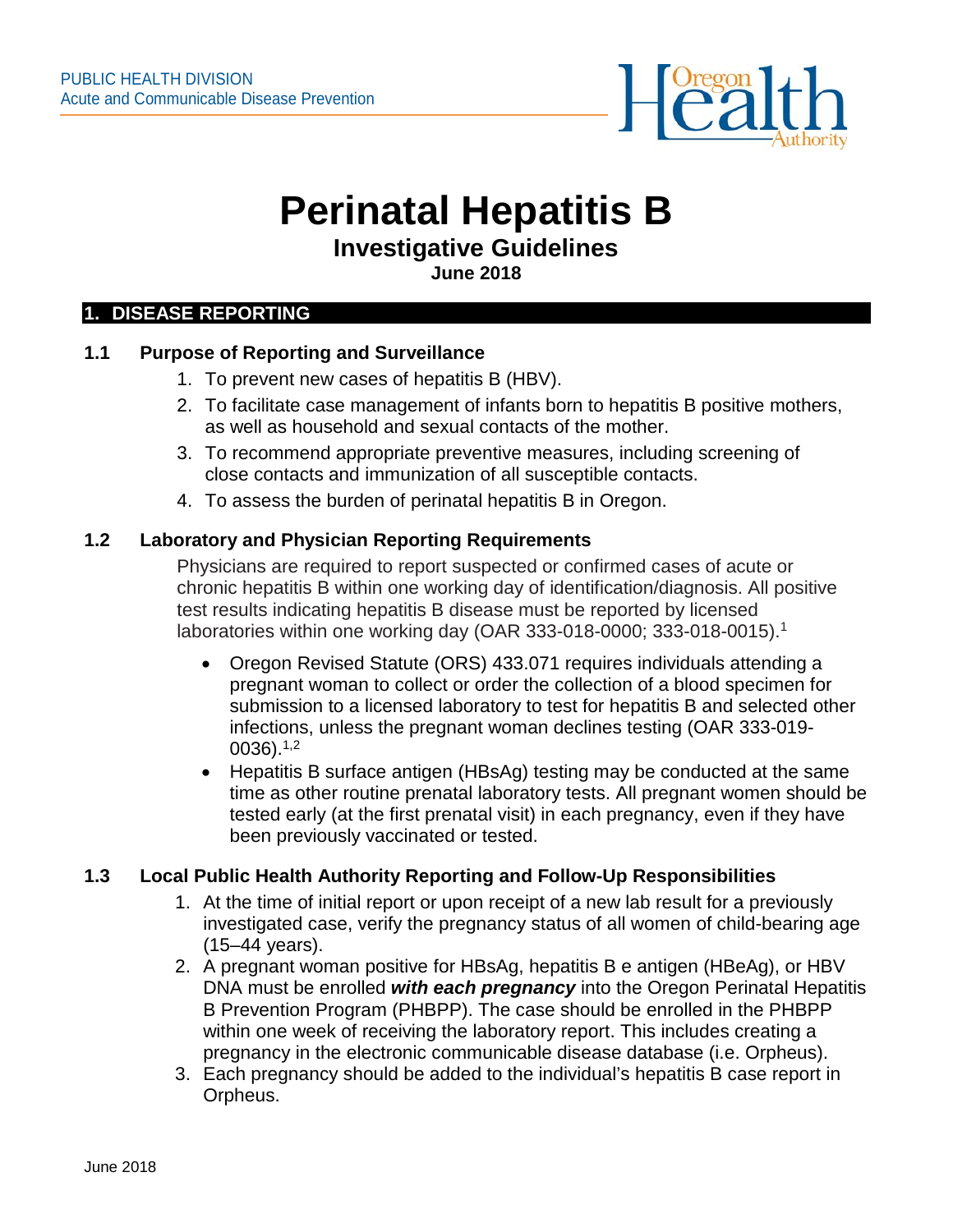- 4. Every infant born to a hepatitis B case should be added to the case's disease report as a contact.
- 5. LPHAs are required to complete perinatal hepatitis B case management for every infant contact born to a hepatitis B case. See §5.2 for detailed case management activities.
- 6. Infants testing positive for hepatitis B following case management need to be reported to the Acute and Communicable Disease Prevention Section (ACDP) as soon as possible, but no later than the end of the calendar week of initial physician or laboratory report. HBsAg, HBeAg, or HBV DNA positive infants will become their own case in Orpheus. Refer to the chronic hepatitis B Investigative Guidelines for more information.

# **2. THE DISEASE AND ITS EPIDEMIOLOGY**

This Investigative Guideline focuses on management of infants rather than on case investigation. Additional information on management of household and sexual contacts of pregnant hepatitis B cases is included where relevant to PHBPP case management. Please refer to the acute and chronic hepatitis B Investigative Guidelines for more information on hepatitis B and its epidemiology, including etiologic agents, reservoir, incubation period, period of communicability and treatment.

## **2.1 Description of Illness**

Children who are exposed to HBV during infancy have an 80%–90% chance of becoming chronically infected. Up to 25% of those chronic carriers will die prematurely from cirrhosis or liver cancer. Hepatitis B infection can range from asymptomatic to fulminant hepatitis. As a rule, however, infants and young children (<10 years) typically have asymptomatic infections.3

## **2.2 Serologic Markers**

Post-vaccination serologic testing (PVST), for children (<24 months of age) is done to screen for infection and immunity provided through vaccination. Infants can acquire passive immunity from their mothers, which is detectible up to 24 months of age. Therefore, the recommended serologic markers for testing infants are HBsAg, for infection, and hepatitis B surface antibody (anti-HBs), for immunity. HBeAg and HBV DNA can also serve as markers of infection. See §5.2.4 for more details.

## **2.3 Sources and Routes of Transmission**

Perinatal hepatitis B infections result from vertical transmission of hepatitis B from a mother to her fetus or newborn, primarily occurring during delivery with rare instances of in utero transmission.<sup>3</sup> Breastfeeding is not a significant route of transmission.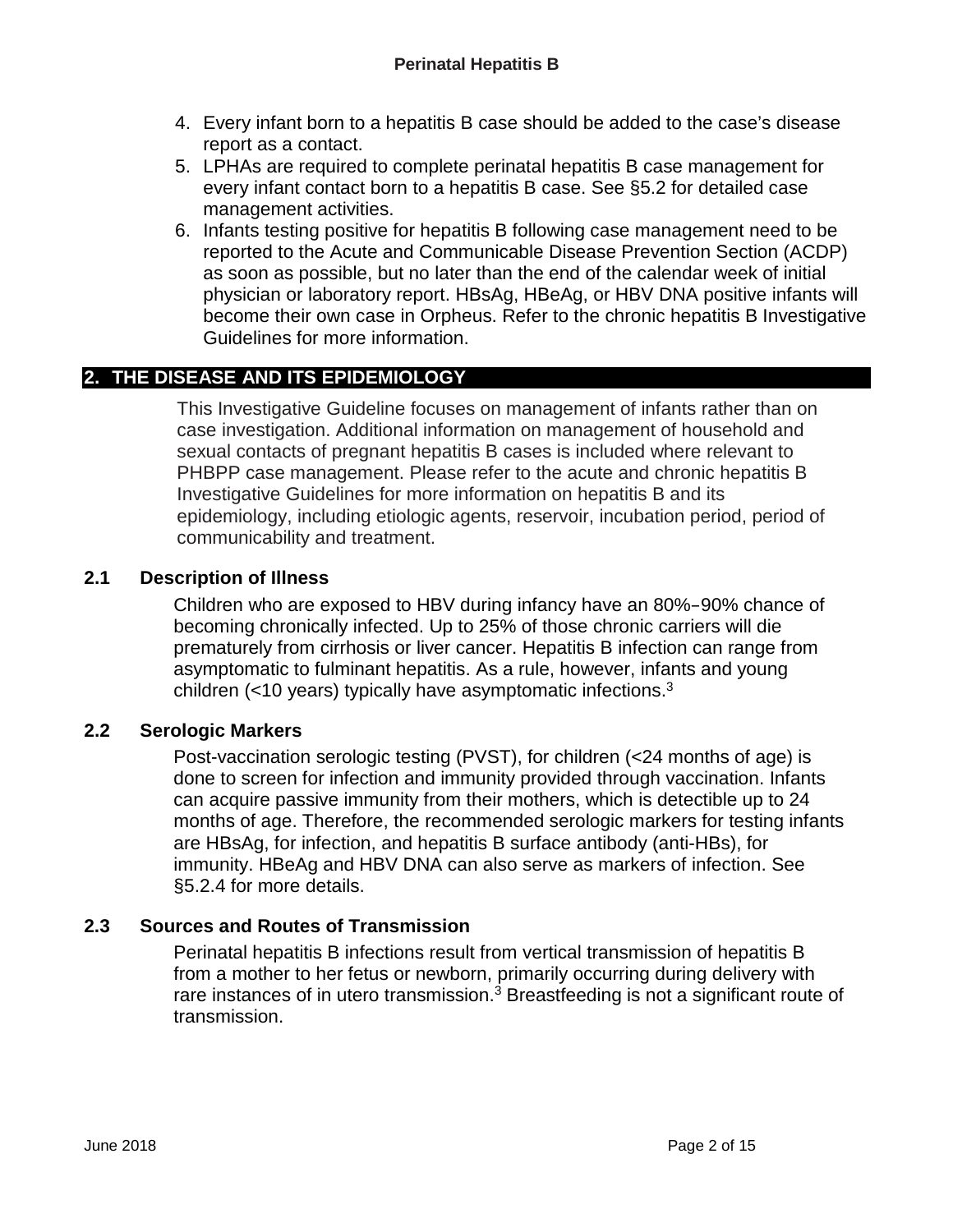#### **3. CASE DEFINITIONS, DIAGNOSIS AND LABORATORY SERVICES**

#### **3.1 Confirmed Case Definition**

A child:

- 1. Born to a HBV-infected mother; and
- 2. Positive for HBsAg at ≥1 month of age and ≤ 24 months of age; OR
- 3. Positive for HBeAg or HBV DNA ≥9 months of age and ≤24 months of age. 4

#### **3.2 Probable Case Definition**

A child:

- 1. Born to a mother whose mother's hepatitis B status is unknown (i.e. epidemiologic linkage is not present); and
- 2. Positive for HBsAg at ≥1 month of age and ≤24 months of age; OR
- 3. Positive for HBeAg or HBV DNA ≥9 months of age and ≤24 months of age. 4

#### **3.3 Suspect Case Definition**

There is no suspect case definition for perinatal hepatitis B.

#### **3.4 Services Available at the Oregon State Public Health Laboratory (OSPHL)**

OSPHL offers serologic testing for HBsAg, anti-HBs, hepatitis B core antibody (anti-HBc), and IgM anti-HBc. HBeAg testing is not routinely available, but may be arranged under special circumstances. Consult with ACDP. For more information, refer to OSPHL's Guide to Services. As of 2018, OSPHL does not yet do PCR testing for hepatitis B virus.

## **4. ROUTINE CASE INVESTIGATION**

Please see the acute and chronic hepatitis B Investigative Guidelines for details on routine case investigation. With each pregnancy, it is recommended that the pregnant woman be interviewed to determine whether there are any new household or sexual contacts. If there are household or sexual contacts without a known disease status or vaccine history, refer to §5.3 for guidance regarding management of these contacts.

#### **5. CONTROLLING FURTHER SPREAD**

Through proper case management of pregnant women and their infants, perinatal infections can be prevented. The full passive+active post-exposure prophylaxis (PEP) course for an infant (Hepatitis B Immunoglobulin [HBIG] + 3 doses of vaccine) has been shown to be nearly 95% effective in preventing HBV infection.3 Please see below for a detailed description of case management activities.

#### **5.1 Case Management of Pregnant Women**

All women should be screened for HBV infection during each pregnancy, regardless of vaccination history or previous test results. HBsAg is the preferred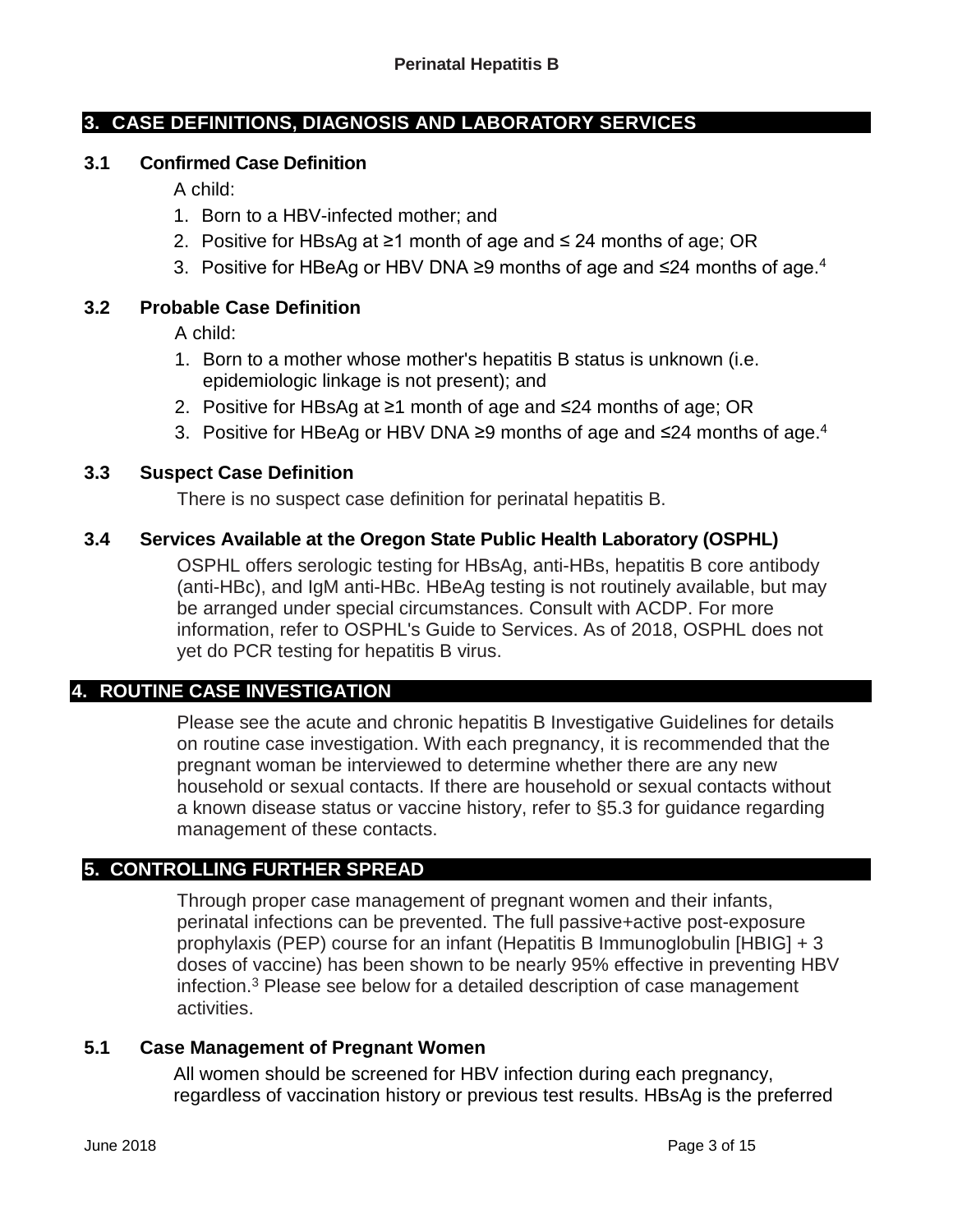test during hepatitis B prenatal screening. HBeAg and HBV DNA also indicate infection and should trigger enrollment in the PHBPP.

Susceptible (negative HBsAg test results and no history of vaccination) pregnant women at risk for HBV infection during pregnancy should be vaccinated. Refer to Table 1 for immunization dosage and spacing information. If a pregnant woman is not tested for HBsAg at a prenatal visit, partakes in high-risk behaviors during her pregnancy, or presents with clinical hepatitis, she should be tested at the time of admission to the hospital for delivery. Behaviors that place women at high risk of infection include:

- Personal injection drug use OR
- Having had:
	- o more than one sex partner in the previous 6 months, or
	- o an HBsAg-positive sex partner, or
	- o a partner who has been evaluated or treated for a sexually transmitted disease (STD), or
	- o a partner who is a recent or current injection drug user.

Pregnant women who are HBsAg-positive should be tested for HBV DNA. For pregnant women whose HBV DNA is >200,000 IU/mL, maternal antiviral therapy is recommended to reduce perinatal transmission.3

Along with connecting a pregnant woman with treatment, identifying HBsAgpositive women ensures their infants receive timely PEP and follow-up. The woman's healthcare provider should send a copy of the original laboratory report, if available, indicating the pregnant woman's HBsAg status to the hospital where delivery is planned.

In addition, women who are HBsAg-positive should be enrolled in the PHBPP with each pregnancy and provided with appropriate counseling and medical management, including:

- Perinatal transmission risk and consequences of perinatal transmission
- Modes of transmission
- Prevention of HBV transmission to contacts
- Importance of PEP
- Substance abuse treatment, if appropriate

Please refer to the acute and chronic hepatitis B Investigative Guidelines for details on case investigation.

To ensure that proper screening and PEP occurs, hospitals should have policies and procedures in place to identify HBsAg-positive or unknown mothers, test as necessary, administer immunoprophylaxis (HBIG and vaccine birth dose), and report to the LPHA and document the date and time of immunoprophylaxis in the Oregon Vital Events Registration System (OVERS).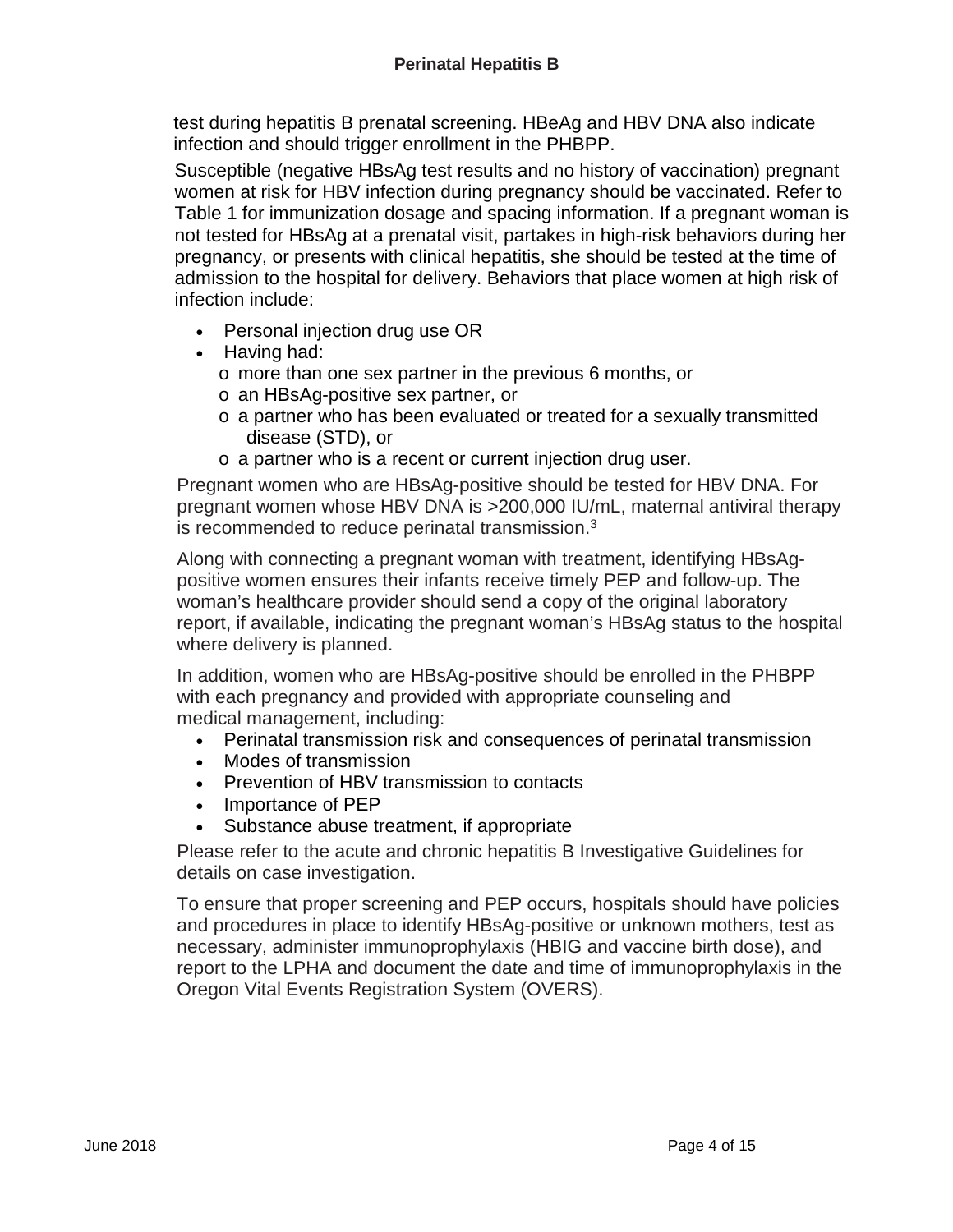| Table 1. Hepatitis B vaccines: Recommended dosage and schedules. |                    |                  |                       |                   |                                                                                                                       |  |  |  |
|------------------------------------------------------------------|--------------------|------------------|-----------------------|-------------------|-----------------------------------------------------------------------------------------------------------------------|--|--|--|
| <b>Vaccine</b>                                                   | Age group          | Dose $(\mu g)^1$ | <b>Volume</b><br>(mL) | #<br><b>Doses</b> | <b>Schedule/Dose interval</b>                                                                                         |  |  |  |
| <b>Single Antigen Vaccines</b>                                   |                    |                  |                       |                   |                                                                                                                       |  |  |  |
| Engerix-B*                                                       | $0 - 19$ years     | 10               | 0.5                   | 3                 | Age: birth <sup>2</sup> , 1-4, 6-18<br>months <sup>3</sup><br>Dose intervals (older<br>children): 0, 1-2, 4<br>months |  |  |  |
|                                                                  | $\geq$ 20 years    | 20               | 1.0                   | 3                 | Dose intervals: 0, 1, 6<br>months                                                                                     |  |  |  |
| Recombivax HB*                                                   | $0 - 19$ years     | 5                | 0.5                   | 3                 | Age: birth <sup>2</sup> , 1-4, 6-18<br>months <sup>3</sup><br>Dose intervals (older<br>children): 0, 1-2, 4<br>months |  |  |  |
|                                                                  | $11 - 15$ years    | 10               | 1.0                   | $\overline{2}$    | Dose intervals 0, 4-6<br>months <sup>4</sup>                                                                          |  |  |  |
|                                                                  | $\geq$ 20 years    | 10               | 1.0                   | 3                 | Dose intervals: 0, 1, 6<br>months                                                                                     |  |  |  |
| <b>HEPLISAV-B</b>                                                | $≥18$ years        | 20               | 0.5                   | $\overline{2}$    | Dose interval: 0 and 1<br>month                                                                                       |  |  |  |
| <b>Combination vaccines</b>                                      |                    |                  |                       |                   |                                                                                                                       |  |  |  |
| Pediarix <sup>5</sup><br>DTaP+HepB+IPV                           | 6 weeks-6<br>years | 10<br>(Engerix)  | 0.5                   | 3                 | Age: 2, 4, 6 months $^{3,6}$<br>A single antigen hepB<br>dose should be given at<br>birth                             |  |  |  |
| Twinrix<br>HepA+HepB                                             | ≥18 years          | 20<br>(Engerix)  | 1.0                   | 3                 | Dose intervals: 0, 1, 6<br>months                                                                                     |  |  |  |
|                                                                  |                    | 20<br>(Engerix)  | 1.0                   | 4                 | Dose intervals: 0, 7,<br>21-30 days, 12 months                                                                        |  |  |  |

 $1.$  Recombinant hepatitis B surface antigen protein dose.

<sup>2</sup> Birth dose should be administered within 24 hours of birth.

<sup>3.</sup> The final dose (third or fourth) in the hepatitis B vaccine series should be administered no earlier than age 24 weeks.

 $4.$  If an adult formulation of Recombivax HB is used, the vaccine is administered in a 2 dose series.

<sup>5.</sup> Cannot be administered before 6 weeks of age, but can be used to complete the hepatitis B vaccine series for all infants, including those born to HBsAg+ mothers. Use a single antigen vaccine for the hepatitis B birth dose prior to hospital discharge.

 $6.$  Administration of a total of 4 doses of hepatitis B vaccine is permitted when a combination vaccine containing hepatitis B is administered after the birth dose.

**\* NOTE:** For individuals who are immunocompromised or on dialysis, use single antigen vaccines. Dosage and schedules for children (<20 years) remain the same, however they differ for adults. For adults  $(≥ 20$  years):

Engerix-B: Dose, 40 µg; volume, 2.0mL. Two 1.0 mL doses administered at one site, on a 4 dose schedule at 0, 1, 2, and 6 months

Recombivax HB: Special dialysis formulation available. Dose, 40 µg; volume, 2.0mL. Dialysis formulation administered on a 3-dose schedule at 0, 1, and 6 months.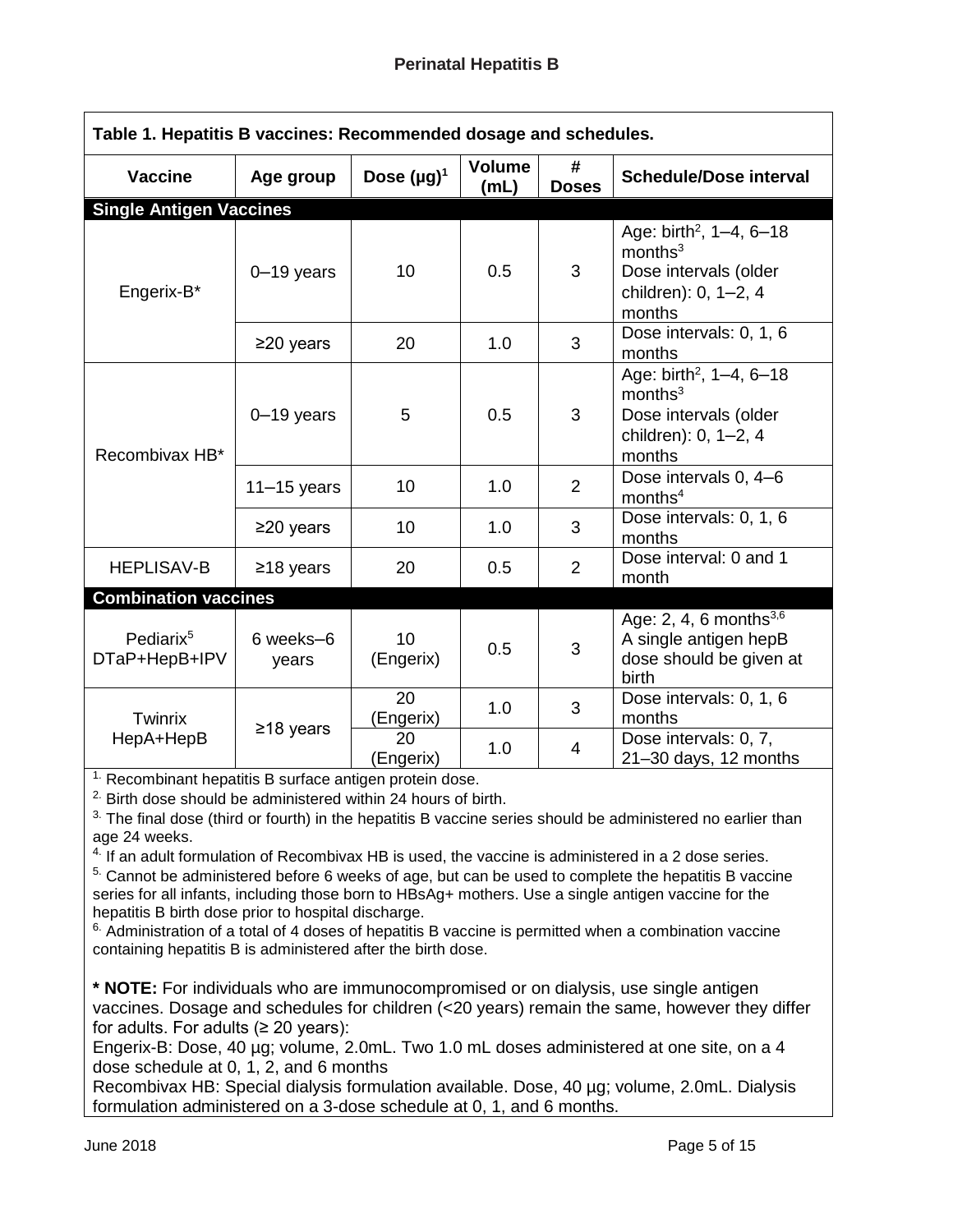## **5.2 Case Management of Infants**

Refer to Table 2 for a summary of case management activities.

## **1. Mother has HBV Infection (HBsAg, HBeAg, or HBV DNA Positive)**

All infants born to HBV-infected women should receive single-antigen hepatitis B vaccine and HBIG *within 12 hours of birth.* The hepatitis B vaccine and HBIG should be administered concurrently, by intramuscular injection, and at different injection sites.

The vaccine series should be completed according to the recommended schedule for infants born to HBV-infected women (Table 2). The final dose in the vaccine series should not be administered before the infant is 24 weeks (164 days) of age. For infants exposed to HBV, the hepatitis B vaccine series is recommended to be completed at 6 months of age.

Post-vaccination serologic testing (PVST) consists of testing for anti-HBs and HBsAg after completion of the vaccine series at age 9–12 months of age (see §5.2.4). HBeAg and HBV DNA testing completed between 9 and 24 months of age are considered acceptable alternatives to HBsAg to ensure perinatal cases are not missed.

## **Infant is low birth weight [<2,000g]**

- The infant should receive single-antigen hepatitis B vaccine and HBIG *within 12 hours of birth*. The hepatitis B vaccine and HBIG should be administered concurrently, by intramuscular injection, and at different injection sites. However, the birth dose should not be counted as part of the vaccine series because of the potentially reduced immunogenicity of hepatitis B vaccine in these infants.
- The vaccine series (3 additional doses) should begin when the infant reaches 1 month of age in accordance with the recommended schedule for infants born to HBV-infected women (Table 2). The final  $(4<sup>th</sup>)$  dose in the vaccine series should not be administered before the infant is 24 weeks (164 days) of age. For infants exposed to HBV, the hepatitis B vaccine series should be completed at 6 months of age.
- Post-vaccination testing for anti-HBs and HBsAg should be performed after completion of the vaccine series at 9–12 months of age. HBeAg and HBV DNA testing completed between 9 and 24 months of age are considered acceptable alternatives to HBsAg to ensure perinatal cases are not missed (see §5.2.4).

## **2. Mother's HBV Status is Unknown at Delivery**

If a pregnant woman presents for delivery without documented hepatitis B test results, testing should be completed as soon as possible. While test results are pending, all infants born to women without documentation of hepatitis B test results should receive the first dose of single-antigen hepatitis B vaccine *within 12 hours of birth*. Case management should proceed based on the mother's test results: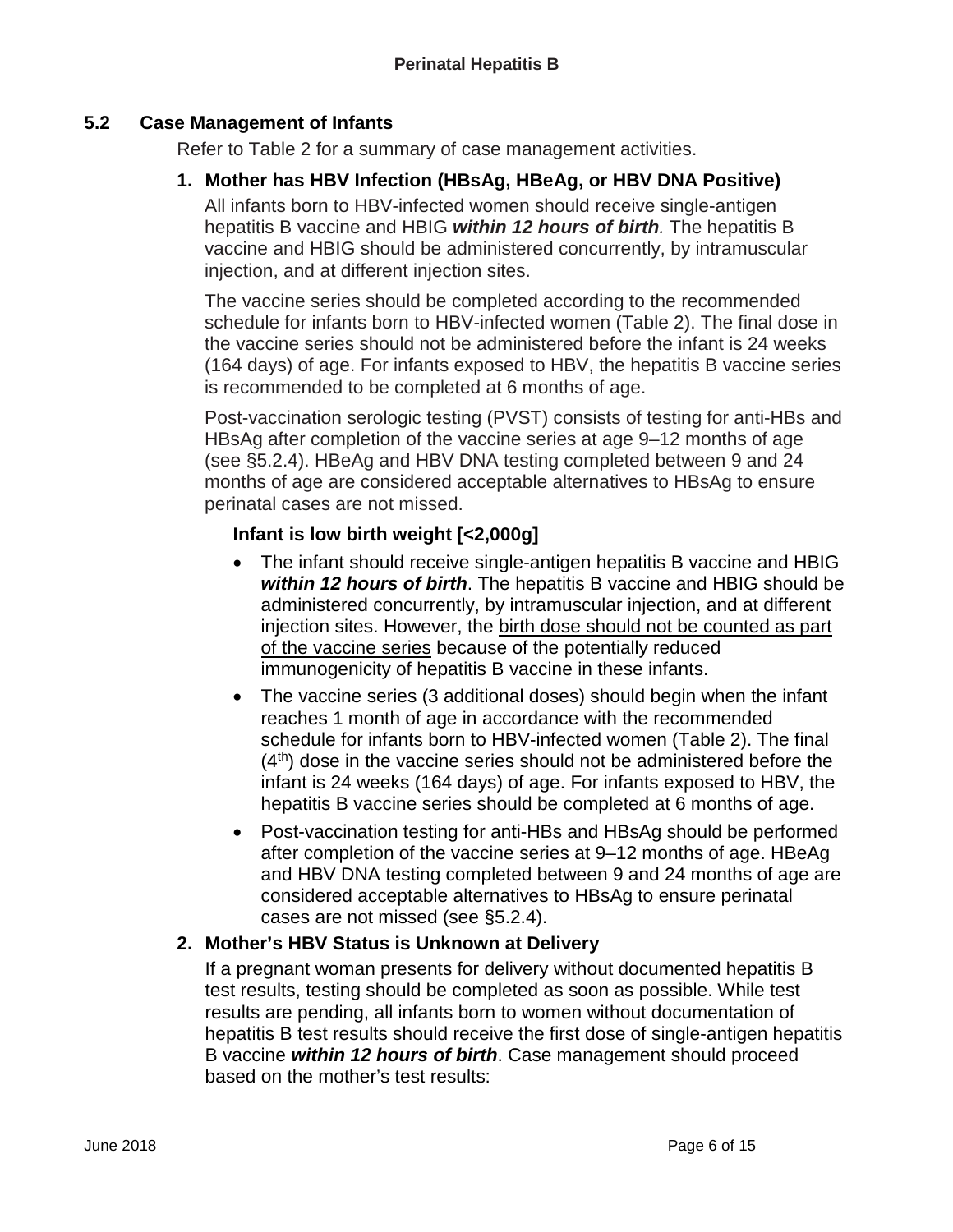- **If the mother is determined to have hepatitis B**, her infant should receive the additional protection of HBIG as soon as possible, but no later than 7 days of age. The efficacy of HBIG administered after 48 hours of age, however, is not known. Case management should continue according to the recommendations for infants born to hepatitis B-infected mothers above.
- **If the mother is not tested to determine her HBsAg status,** the vaccine series should be completed according to the recommended schedule for infants born to hepatitis B status-unknown women (Table 2). Administration of HBIG is not necessary for these infants.
- **If the mother is determined to be HBsAg-negative**, the vaccine series should be completed according to a recommended schedule for infants born to hepatitis B-negative women (Table 2).

## **Infant is low birth weight [<2,000g**]

- o The infant should receive single antigen hepatitis B vaccine within 12 hours of birth.
- o Due to the potentially decreased immunogenicity of vaccine in preterm infants weighing <2,000g, infants should also **receive HBIG if the mother's hepatitis B status cannot be determined within 12 hours of birth**. The hepatitis B vaccine series should begin when the infant reaches 1 month of age in accordance with the appropriate schedule (Table 2).
- o If the mother is found to have hepatitis B, post-vaccination testing should be performed on the infant after completion of the vaccine series. See §5.2.4 for more information.

# **3. Note on Infants Born to HBV-Negative Mothers**

Infants born to HBV-negative women should be immunized against hepatitis B. Medically stable infants weighing ≥2,000g should receive the birth dose of hepatitis B vaccine within 24 hours of birth.<sup>3</sup> Refer to Table 1 and Table 2 for the appropriate vaccination schedule for these infants.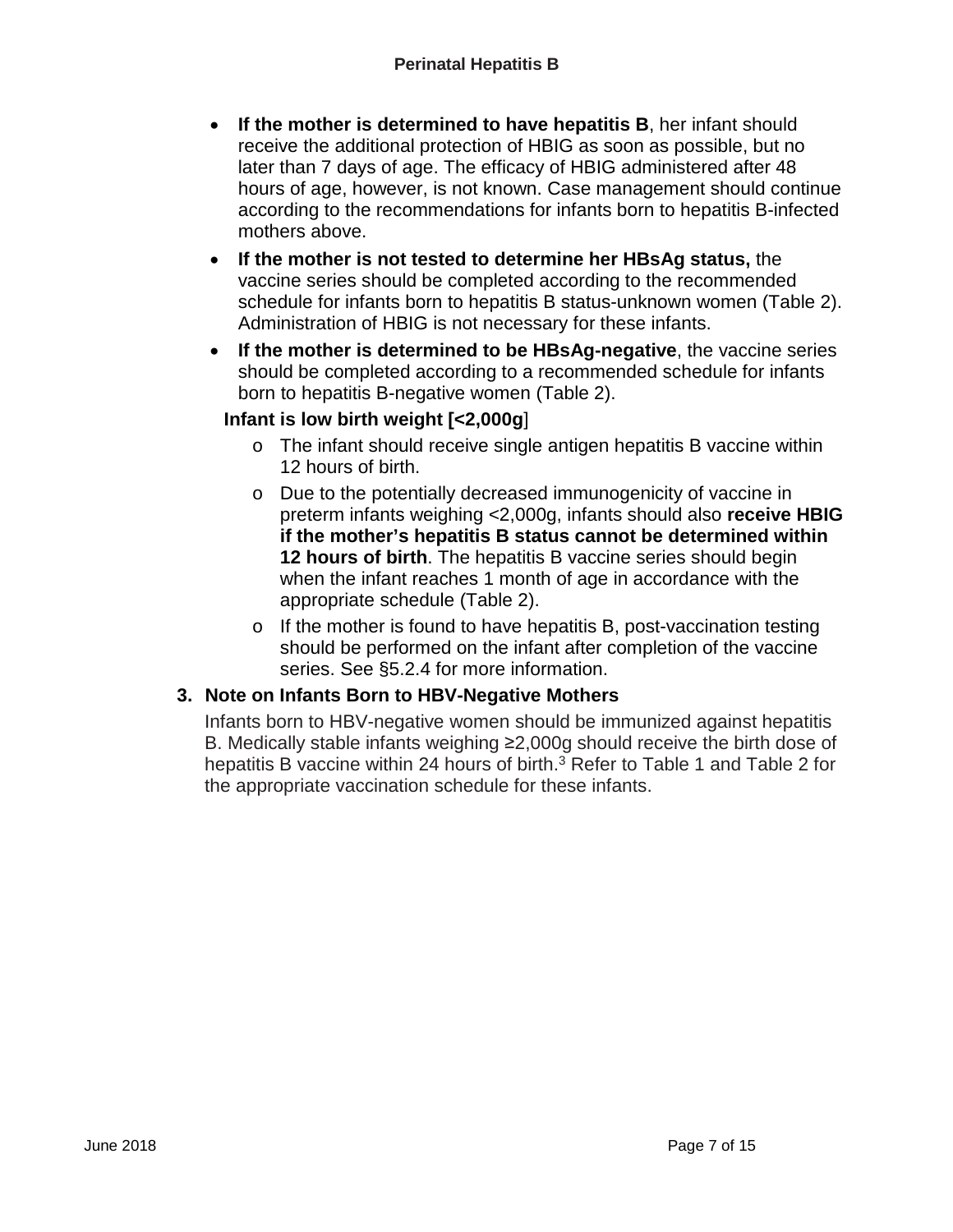| Table 2. Summary of perinatal hepatitis B infant case management activities by maternal<br>hepatitis B status and infant's birth weight. |             |                                                                                                                                                      |  |  |  |  |  |
|------------------------------------------------------------------------------------------------------------------------------------------|-------------|------------------------------------------------------------------------------------------------------------------------------------------------------|--|--|--|--|--|
| <b>Maternal</b>                                                                                                                          |             |                                                                                                                                                      |  |  |  |  |  |
| hepatitis                                                                                                                                | Infant's    |                                                                                                                                                      |  |  |  |  |  |
| <b>B</b> status                                                                                                                          | weight      | <b>Recommendations</b>                                                                                                                               |  |  |  |  |  |
| <b>Positive</b>                                                                                                                          | ≥2,000g     | 1. HBIG* and hepatitis B vaccine within 12 hours of birth                                                                                            |  |  |  |  |  |
|                                                                                                                                          |             | 2. Administer 2-3 additional doses at 1-2 and 6 months (single-antigen)                                                                              |  |  |  |  |  |
|                                                                                                                                          |             | or 2, 4 and 6 months (Pediarix $\circledR)^{\ddagger}$                                                                                               |  |  |  |  |  |
|                                                                                                                                          |             | 3. Test for HBsAg and anti-HBs <sup>†</sup> after completion of the vaccine series at                                                                |  |  |  |  |  |
|                                                                                                                                          |             | 9-12 months of age                                                                                                                                   |  |  |  |  |  |
|                                                                                                                                          | 2,000g      | 1. HBIG* and hepatitis B vaccine within 12 hours of birth<br>2. Do not count birth dose as part of the vaccine series                                |  |  |  |  |  |
|                                                                                                                                          |             | 3. Administer 3 additional doses at 1,2-3 and 6 months (single-antigen)                                                                              |  |  |  |  |  |
|                                                                                                                                          |             | or 2, 4 and 6 months (Pediarix $\circledR)^{\ddagger}$                                                                                               |  |  |  |  |  |
|                                                                                                                                          |             | 4. Test for HBsAg and anti-HBs <sup>†</sup> after completion of the vaccine series at                                                                |  |  |  |  |  |
|                                                                                                                                          |             | 9-12 months of age                                                                                                                                   |  |  |  |  |  |
|                                                                                                                                          |             |                                                                                                                                                      |  |  |  |  |  |
| <b>Unknown</b>                                                                                                                           | ≥2,000g     | 1. Test mother for HBsAg ASAP                                                                                                                        |  |  |  |  |  |
|                                                                                                                                          |             | 2. Administer hepatitis B vaccine within 12 hours of birth                                                                                           |  |  |  |  |  |
|                                                                                                                                          |             | 3. If mother is HBsAg-positive, administer HBIG within 7 days of birth.                                                                              |  |  |  |  |  |
|                                                                                                                                          |             | Follow the recommendations for infants born to HBsAg-positive                                                                                        |  |  |  |  |  |
|                                                                                                                                          |             | mothers                                                                                                                                              |  |  |  |  |  |
|                                                                                                                                          |             | If mother remains HBsAg-unknown, HBIG administration is not                                                                                          |  |  |  |  |  |
|                                                                                                                                          |             | necessary. Follow recommendations for infants born to HBsAg-negative                                                                                 |  |  |  |  |  |
|                                                                                                                                          |             | mothers                                                                                                                                              |  |  |  |  |  |
|                                                                                                                                          | 2,000g      | 1. Test mother for HBsAg ASAP                                                                                                                        |  |  |  |  |  |
|                                                                                                                                          |             | 2. Administer hepatitis B vaccine within 12 hours of birth                                                                                           |  |  |  |  |  |
|                                                                                                                                          |             | 3. If no test results within 12 hours of birth, administer HBIG                                                                                      |  |  |  |  |  |
|                                                                                                                                          |             | 4. Do not count birth dose as part of the vaccine series                                                                                             |  |  |  |  |  |
|                                                                                                                                          |             | 5. Administer 3 additional doses at 1, 2-3 and 6 months (single-antigen)                                                                             |  |  |  |  |  |
|                                                                                                                                          |             | or 2, 4 and 6 months (Pediarix $\circledR)^{\ddagger}$                                                                                               |  |  |  |  |  |
|                                                                                                                                          |             | 6. If mother is found to be HBsAg-positive, test for HBsAg and anti-HBs <sup>†</sup><br>after completion of the vaccine series at 9-12 months of age |  |  |  |  |  |
|                                                                                                                                          |             |                                                                                                                                                      |  |  |  |  |  |
| <b>Negative</b>                                                                                                                          | ≥2,000q     | 1. Administer hepatitis B vaccine within 24 hours of birth                                                                                           |  |  |  |  |  |
|                                                                                                                                          |             | 2. Complete vaccine series following the recommended schedule                                                                                        |  |  |  |  |  |
|                                                                                                                                          | $< 2,000$ g | 1. May delay first dose of hepatitis B vaccine to the time of hospital                                                                               |  |  |  |  |  |
|                                                                                                                                          |             | discharge or 1 month of age                                                                                                                          |  |  |  |  |  |
|                                                                                                                                          |             | 2. Complete the vaccine series following the recommended schedule                                                                                    |  |  |  |  |  |
| * Hepatitis B immune globulin.                                                                                                           |             |                                                                                                                                                      |  |  |  |  |  |
| ‡ For infants exposed to HBV, the hepatitis B vaccine series is recommended to be completed at 6 months                                  |             |                                                                                                                                                      |  |  |  |  |  |
| of age                                                                                                                                   |             |                                                                                                                                                      |  |  |  |  |  |
| † Antibody to HBsAg.                                                                                                                     |             |                                                                                                                                                      |  |  |  |  |  |

# **4. Post-vaccination Serologic Testing**

PVST of children born to HBV-infected mothers should be performed following the completion of the vaccine series at 9–12 months, generally at the next well-child check. If the vaccine series is completed at >6 months of age, PVST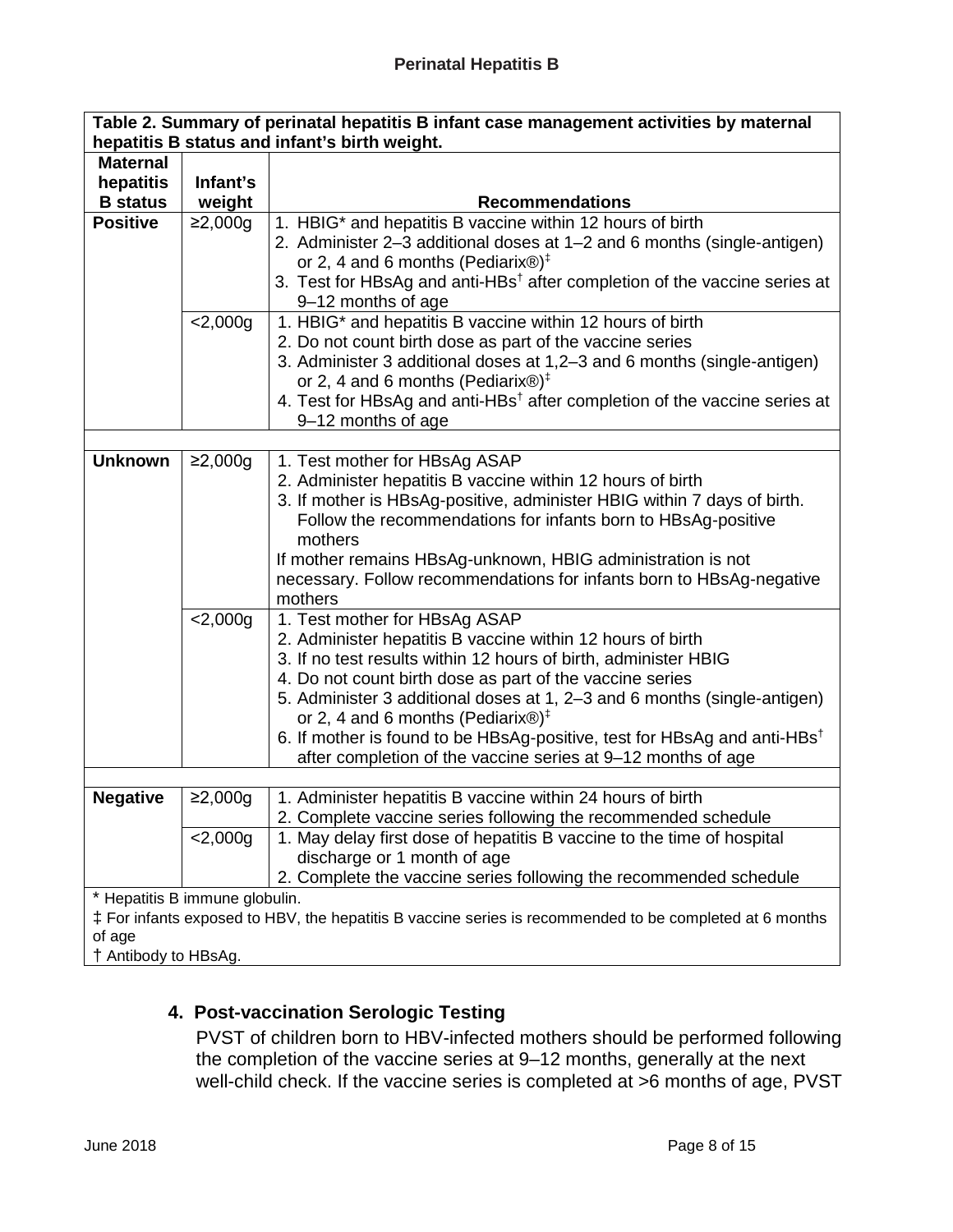is done 1–2 months after vaccine completion but not before 9 months of age. Test for anti-HBs and HBsAg.

A 2015 study conducted by the CDC found that anti-HBs was less likely to be detected at a protective level (≥10 mIU/mL), the further PVST was done after completion of the vaccine series.<sup>5</sup> Therefore, the recommended testing window provides the opportunity to complete blood draws at the 9- or 12 month well-child checks and reduces the amount of time an unprotected infant is exposed to infected household contacts. In addition, earlier completion of PVST enables prompt revaccination in infants who do not respond to the primary vaccine series.

PVST includes serological screening for two different markers, each for a specific reason:

- HBsAg to determine whether a child has become infected with HBV; AND
- Anti-HBs to determine whether the vaccine was effective in mounting an immune response in the recipient.

If, however, a provider orders HBeAg or HBV DNA tests when the child is 9–24 months of age, the test results can be used in place of HBsAg to determine a child's disease status. This ensures that no perinatal cases are missed due to inappropriate testing. Anti-HBs testing should still be completed for these children.

See Table 3 for hepatitis B markers and interpretation of serologic test results. Below are some notes on serologic testing for infants.

- **Testing should not be performed before age 9 months** to avoid detection of anti-HBs from HBIG administered during infancy and to maximize the likelihood of detecting late HBV infection. A late HBV infection has a delayed incubation period, resulting in disease presentation later than is typical. It can occur after the administration of HBIG.
- **Anti-HBc testing of infants is NOT recommended** because passively acquired maternal anti-HBc might be detected in infants born to HBVinfected mothers to age 24 months.
- **HBsAg-negative infants with anti-HBs levels ≥10 mIU/mL, or greater than or equal to the cut off value for the test method,** are protected and need no further medical management.
- **HBsAg-negative infants with anti-HBs levels <10mIU/mL, or less than the cut off value for the test method,** should be revaccinated with a single dose of hepatitis B vaccine and receive post-vaccination serologic testing 1–2 months later. Infants whose anti-HBs remains <10mIU/mL following a single dose revaccination should receive two additional doses of vaccine, 2 months and 6 months after the first dose of the second vaccine series. Vaccination should be followed by retesting 1–2 months after the last dose. Alternatively, infants may be revaccinated with a second 3-dose series, followed by retesting 1–2 months after the final dose of vaccine.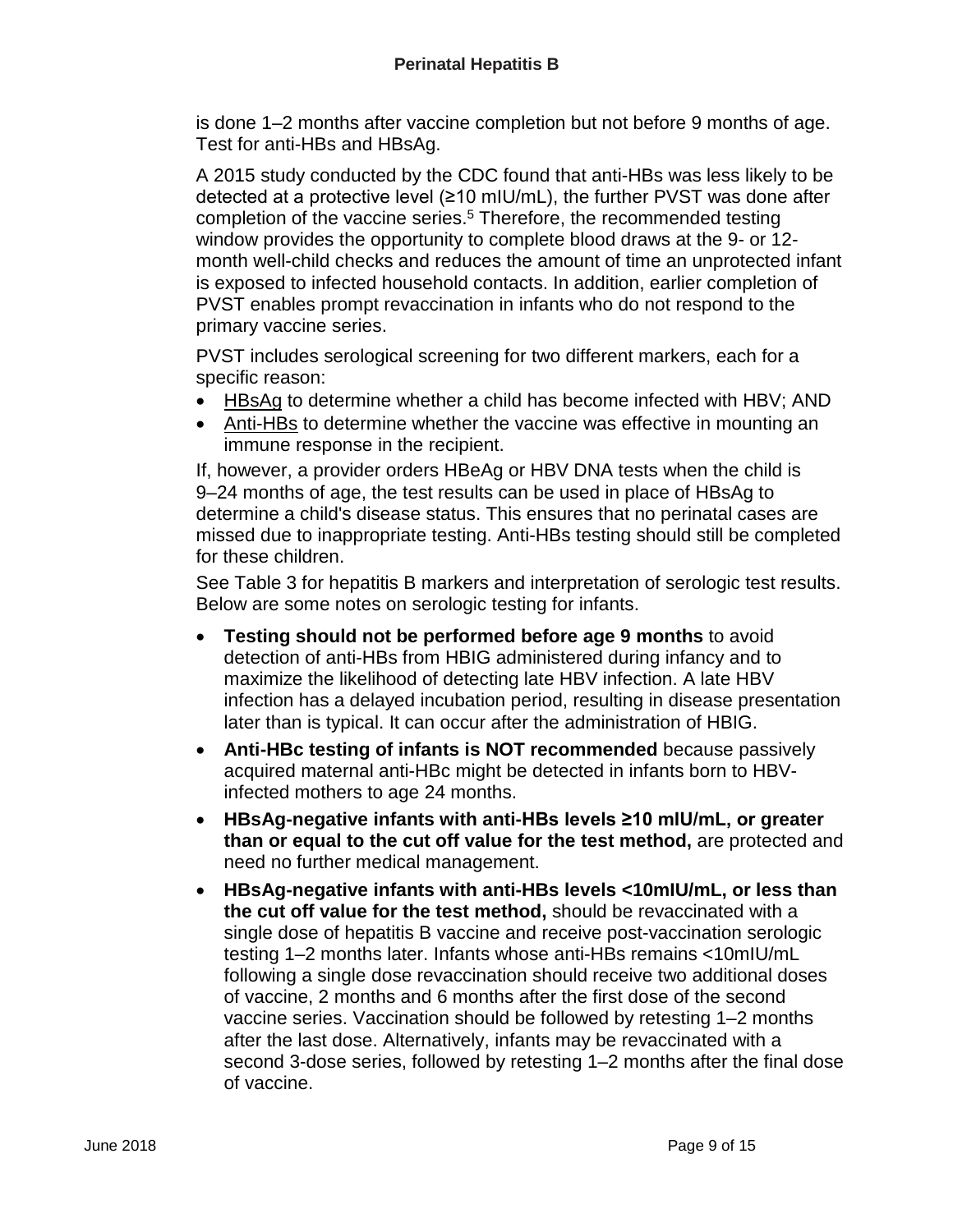*Note*. A study of infants born to HBsAg-positive mothers who did not respond to a primary vaccine series indicated that all those not infected with HBV responded satisfactorily to a repeat 3-dose revaccination series. Data suggest that children who have no detectable antibody after 6 doses of vaccine would NOT benefit from additional hepatitis B vaccine doses.6

• **HBsAg, HBeAg, or HBV DNA positive infants** are considered to be infected with hepatitis B, and infectious to others through the usual modes of transmission. The HBV infected child should receive appropriate followup. In addition, they must be reported to the LPHA and ACDP as soon as possible, but no later than the end of the calendar week of initial physician/lab report.

| Table 3. Typical interpretation of serologic test results for hepatitis B virus infection. $^3$ |                          |                         |                         |                         |                                                                                                                                                                                      |  |  |  |
|-------------------------------------------------------------------------------------------------|--------------------------|-------------------------|-------------------------|-------------------------|--------------------------------------------------------------------------------------------------------------------------------------------------------------------------------------|--|--|--|
|                                                                                                 |                          | <b>Serologic Marker</b> |                         |                         |                                                                                                                                                                                      |  |  |  |
| <b>HBsAg</b>                                                                                    | <b>Total</b><br>anti-HBc | IgM anti-<br><b>HBc</b> | <b>Anti-HBs</b>         | <b>HBV DNA</b>          | Interpretation                                                                                                                                                                       |  |  |  |
| negative                                                                                        | negative                 | negative                | negative                | negative                | Never infected, not immune                                                                                                                                                           |  |  |  |
| positive <sup>a</sup>                                                                           | negative                 | negative                | negative                | positive or<br>negative | Early acute infection; transient (up)<br>to 18 days) after vaccination                                                                                                               |  |  |  |
| positive                                                                                        | positive                 | positive                | negative                | positive                | Acute infection                                                                                                                                                                      |  |  |  |
| negative                                                                                        | positive                 | positive                | positive or<br>negative | positive or<br>negative | Acute resolving infection                                                                                                                                                            |  |  |  |
| negative                                                                                        | positive                 | negative                | positive                | negative                | Recovered from past infection and<br>immune                                                                                                                                          |  |  |  |
| positive                                                                                        | positive                 | negative                | negative                | positive                | Chronic infection                                                                                                                                                                    |  |  |  |
| negative                                                                                        | positive                 | negative                | negative                | positive or<br>negative | False positive (i.e., susceptible);<br>past infection; "low-level" chronic<br>infection; <sup>b</sup> or passive transfer of<br>anti-HBc to infant born to HBsAg-<br>positive mother |  |  |  |
| negative                                                                                        | negative                 | negative                | positive                | negative                | Immune if concentration is<br>$\geq$ 10mlU/mL, <sup>cd</sup> passive transfer<br>after hepatitis B immune globulin<br>administration                                                 |  |  |  |

**Abbreviations**: HBsAg = hepatitis B surface antigen; anti-HBc = antibody to hepatitis B core antigen; IgM = immunoglobulin M; anti-HBs = antibody to hepatitis B surface antigen; HBV DNA = hepatitis B virus deoxyribonucleic acid

<sup>a.</sup> To ensure that an HBsAg-positive test result is not a false positive, samples with repeatedly reactive HBsAg results should be tested with a licensed (and, if appropriate, neutralizing confirmatory) test.

b. Persons positive for only anti-HBc are unlikely to be infectious except under circumstances in which they are the source for direct percutaneous exposure of susceptible recipients to large quantities of virus (e.g., blood transfusion or organ transplant).

c. Milli-International Units per milliliter.

d. Is dependent on the cut off value for the test methodology; may also be ≥11mlU/mL or ≥12mlU/mL.

*Note*: No-cost testing is available to LPHAs through the Oregon State Public Health Laboratory. This will be maintained as long as funding is available to support this testing. There is a charge for testing ordered by private providers.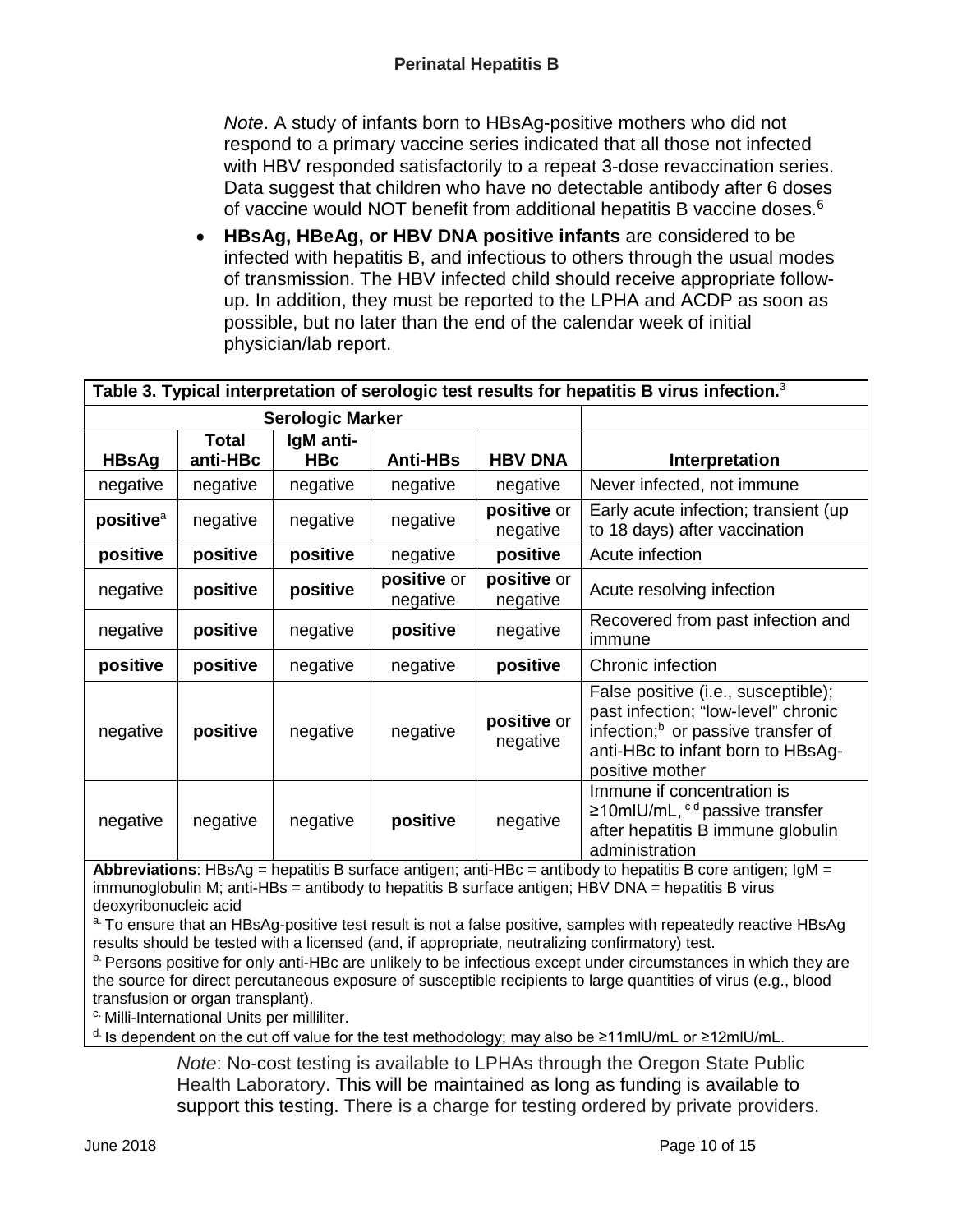# **5. Documentation**

All case management activities (HBIG, vaccine doses, and PVST) should be reported in Orpheus for each infant contact born to a hepatitis B case. Information should be recorded as soon as possible, but no later than the end of the week in which it was reported. Orpheus perinatal hepatitis B data entry instructions are available at [www.bit.ly/2J2bKxr.](http://www.bit.ly/2J2bKxr)

## **6. Closing Case Management**

If case management for the infant is complete, close the infant contact in Orpheus and include the date and reason for completion.

## **Lost to Follow-up**

A mother-infant pair is considered closed to case management at the county level for the reason lost to follow-up when:

- At least three attempts have been made to contact the family at different days and times (including, when possible, one evening and one weekend attempt), and using different methods (calls, mailing, certified mailings, home visit, etc.), and
- During the same timeframe, the provider is unable to make contact after multiple attempts.

If a mother-infant pair meets these requirements and the child is <24 months of age, they will enter an "inactive" state of case management. To enter a child into "inactive" case management, select the reason of "County - Lost to follow-up/unable to locate" as the reason for closing case management, and enter a date of closure in the electronic communicable disease database. During the "inactive" period, the county is no longer responsible for case management. The state perinatal hepatitis B coordinator will periodically check ALERT Immunization Information System (IIS) until the child is 24 months of age to see whether they have received care elsewhere or a new address becomes available. If no contact information is found, the state perinatal hepatitis B coordinator will fully close the child to case management at 24 months of age with the reason of "State - Lost to follow-up/unable to locate." If contact information is found, case management will again become the LPHA's responsibility.

## **8. Reimbursement**

The reimbursement for completed case management of mother-infant pairs is paid annually in the fall for the previous fiscal year (July 1–June 30). Partial reimbursement is also given based on how much follow-up is completed when an infant is closed to case management.

# **5.3 Management of Household and Sexual Contacts of HBV-infected women**

Household contacts, sex partners, and needle-sharing contacts of HBV-infected women identified through prenatal screening should be contacted and referred to the LPHA for:

- Testing for HBV infection,
- Administration of the first dose of hepatitis B vaccine immediately after collection of a blood sample for serologic testing, and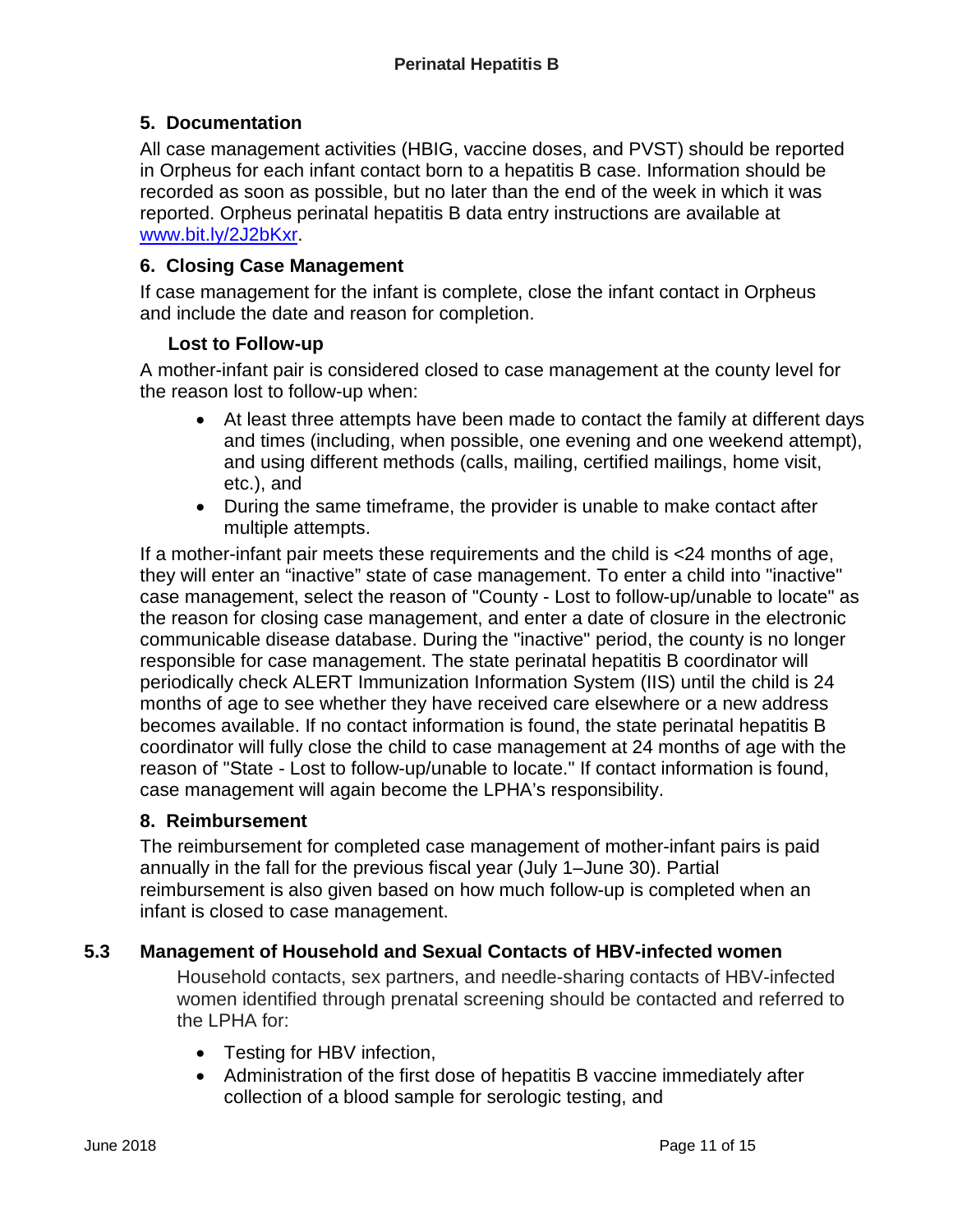• Appropriate counseling on methods to prevent or reduce the risk of HBV transmission.

# **1. Pre-vaccination Serologic Testing for Susceptibility**

Pre-vaccination testing is recommended for *unvaccinated* household, sexual, and needle-sharing contacts of HBV-infected individuals. Anti-HBc is the test of choice for pre-vaccination testing.

- Unvaccinated individuals who are **anti-HBc-negative** are **susceptible** and should complete the vaccine series.
- Unvaccinated individuals who are **anti-HBc-positive** should be tested for HBsAg.
- HBsAg testing may be performed on the same specimen collected for anti-HBc testing. Refer to table 3 for interpreting results.

## **2. Vaccination and Counseling**

- Administer the first hepatitis B vaccine dose at the same time blood is drawn for serologic testing of susceptibility.
- For those found to be free of HBV infection and susceptible to HBV, complete the vaccine series using an age-appropriate vaccine dose and schedule (see Table 1). Incompletely vaccinated persons should complete the vaccine series.
- HBV-infected individuals and sex partners of HBV-infected individuals should be counseled on methods to prevent or reduce the risk of HBV transmission.
- In the event that the case has had sexual contact with a new partner in the past two weeks, HBIG is recommended.

# **3. Post-vaccination Testing for Serologic Response**

Testing after vaccination is recommended only for certain individuals whose subsequent clinical management depends on knowledge of their immune status. This includes the sex partners of HBV-infected individuals in order to determine the need for revaccination and for counseling on methods to prevent or reduce the risk of hepatitis B transmission.

- Testing should be performed 1–2 months after administration of the last dose of the vaccine series, using a method that allows determination of a protective level of anti-HBs (usually ≥10 mIU/mL but dependent on the test methodology).
- Persons found to have anti-HBs levels of <10 mIU/mL, or less than the cutoff value for the test methodology, after the primary vaccine series should be revaccinated.
- Persons who do not respond to revaccination should be tested for HBsAg.
- HBsAg-positive individuals should receive appropriate management, be added as a case in Orpheus, and any household, sexual, or needle-sharing contacts should be identified, tested, and vaccinated.
- Non-responding HBsAg-negative individuals should be considered susceptible and should be counseled on methods to prevent or reduce the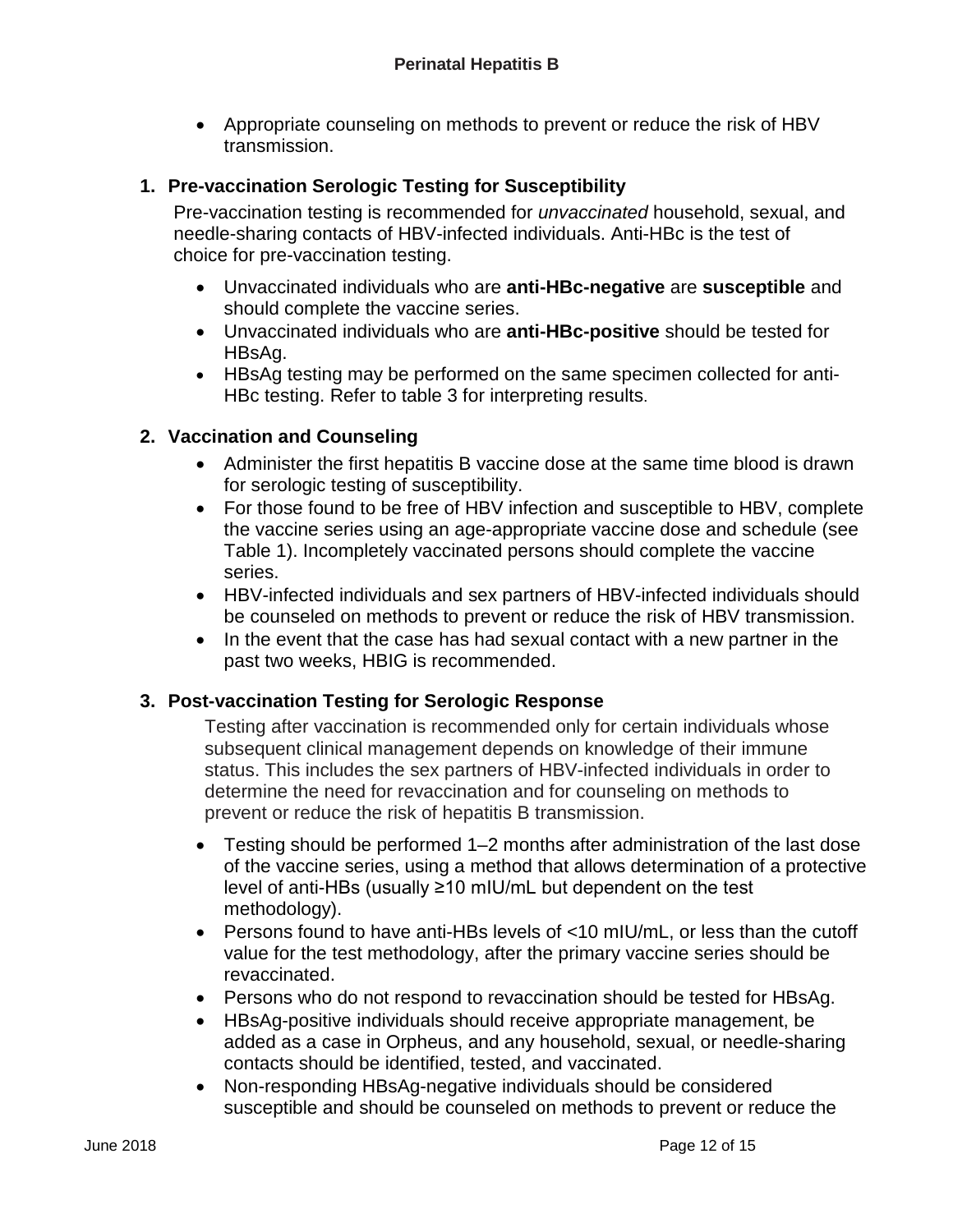risk of hepatitis B transmission as well as the need to obtain HBIG postexposure prophylaxis for any known or likely parenteral exposure to HBsAgpositive blood.

## **4. Documentation, Closing Case Management, and Reimbursement**

Pre- and post-vaccination serologic testing and vaccine doses should be reported in Orpheus for household and sexual contacts. Once case management is done, contacts should be closed to case management. LPHAs will be reimbursed for recorded case management of household and sexual contacts identified within one year of an infant's date of birth. Reimbursement is paid annually in the fall for the previous fiscal year (July 1–June 30). Partial reimbursement is also given based on how much follow-up is completed upon closure.

## **GLOSSARY OF TERMS**

- **anti-HBc (aka total anti-HBc or total core)**: Antibody to hepatitis B core antigen (anti-HBc) serves as a marker of past infection. Generally, anti-HBc remains elevated for at least two years after transient infection and may remain elevated for life. Vaccination does not produce anti-HBc. Passively transferred maternal anti-HBc is detectable for up to 24 months among infants born to HBV-infected women.
- **anti-HBs**: Antibody to hepatitis B surface antigen (HBsAg) usually indicates the development of immunity, either from past infection or immunization. Most carriers never develop anti-HBs (but if they do, they remain HBsAg positive as well). Anti-HBs levels may decline to undetectable levels over time (years), especially if resulting from immunization and not infection.
- **HBeAb (aka anti-HBe)**: Hepatitis B e antibody is produced by the immune system temporarily during acute HBV infection and may persist in chronic infections. Spontaneous conversion from e antigen to e antibody (seroconversion) is a predictor of long-term clearance of HBV in patients undergoing antiviral therapy and indicates lower levels of HBV. Chronic HBsAg carriers can be positive for either HBeAg or anti-HBe, but are less infectious when anti-HBe is present.
- **HBeAg**: Hepatitis B e antigen is a core protein exported from infected liver cells and a marker of high levels of infectivity. Similar to HBsAg, it is seen (albeit transiently) as part of acute infection and may persist in the chronic carrier state. Needlestick exposure data suggest that HBeAg-positive individuals are 3–5x more infectious than HBeAg-negative counterparts.
- **HBsAg**: Hepatitis B surface antigen, a marker of replicating virus. It occurs as part of acute infection and persists in chronic infection. Its presence indicates that the patient is considered infectious.
- **HBV DNA (aka viral DNA, HBV NAT)**: Signifies active replication of the virus and indicates that the patient is infectious. It is usually measured to test for chronic infection, and the viral load may be used to decide whether treatment is warranted. HBV DNA rises to high concentrations during incubation and falls with the onset of hepatic disease in transient infection. It is detectable in about 50% of chronic carriers and can be present when HBsAg is undetectable.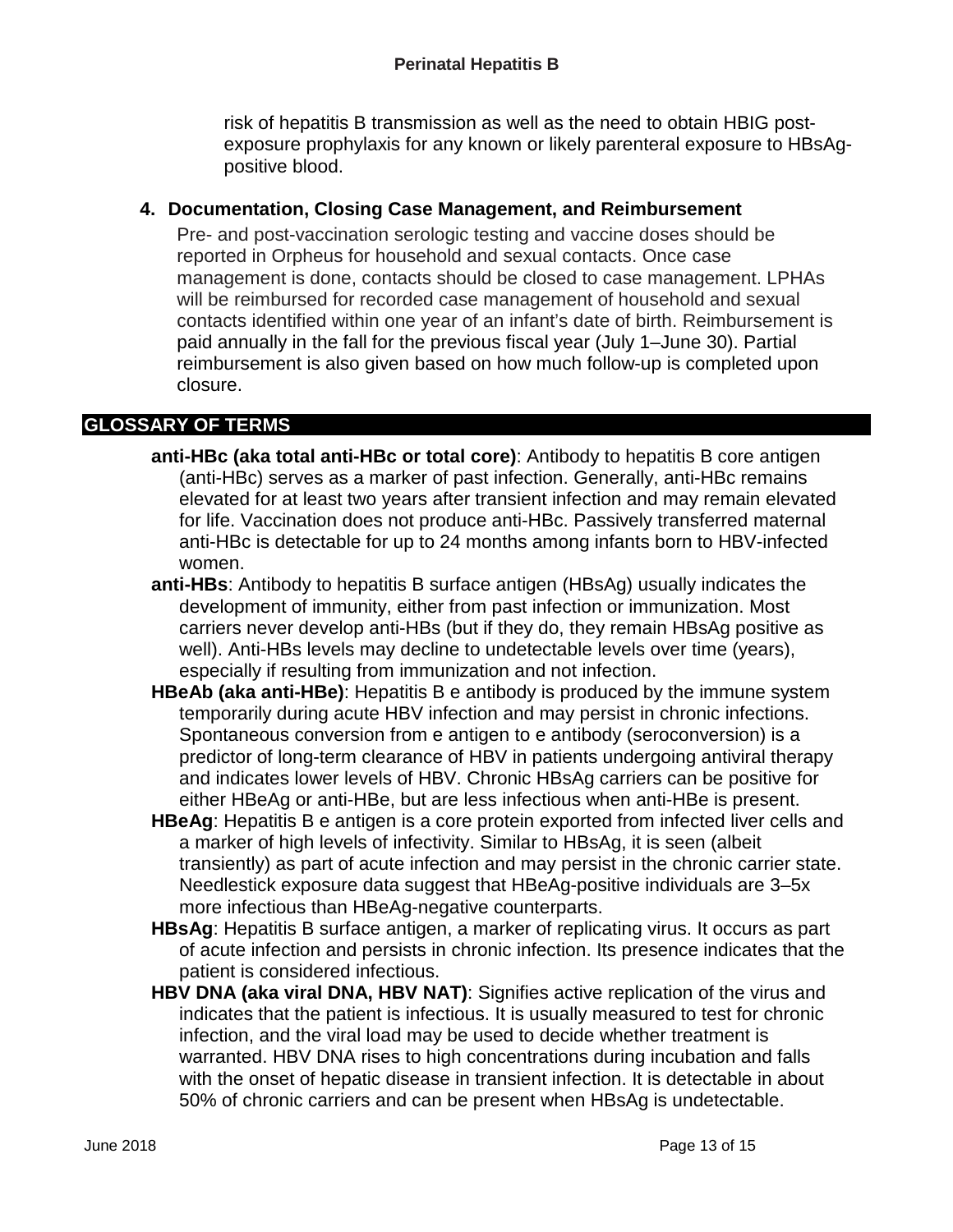- **IgM anti-HBc**: IgM antibody to hepatitis B core antigen, indicative of recent infection with HBV (usually <6 months). Antibody to core antigen is produced only following infection, not immunization. Used in the identification of people with acute or recent HBV infections (including HBsAg-negative people during the "window" phase of infection).
- **Late HBV infection**: A hepatitis B infection with a delayed incubation period, resulting in a later presentation than is typical. This can sometimes occur after the administration of HBIG.

#### **REFERENCES**

- 1. Oregon Administrative Rules. Available at [http://arcweb.sos.state.or.us/pages/rules/oars\\_300/oar\\_333/333\\_019.html.](http://arcweb.sos.state.or.us/pages/rules/oars_300/oar_333/333_019.html)
- 2. Oregon Revised Statute 433.017. Available at [www.oregonlaws.org/ors/433.017.](http://www.oregonlaws.org/ors/433.017)
- 3. CDC. Prevention of hepatitis B virus infection in the United Sates: recommendations of the Advisory Committee on Immunization Practices. MMWR 2018; 67: 1–31.
- 4. CDC. Hepatitis B, perinatal infection, 2017 case definition. Available at [wwwn.cdc.gov/nndss/conditions/hepatitis-b-perinatal-virus-infection/case](http://wwwn.cdc.gov/nndss/conditions/hepatitis-b-perinatal-virus-infection/case-definition/2017/)[definition/2017/.](http://wwwn.cdc.gov/nndss/conditions/hepatitis-b-perinatal-virus-infection/case-definition/2017/)
- 5. Schillie S, Murphy TD, Fenlon, N, Ko S, Ward JW. Update: shortened interval for postvaccination serologic testing of infants born to hepatitis B infected mothers. MMWR 2015; 64:1118–20.
- 6. Tan KL, Goh KT, Oon CJ, Chan SH. Immunogenicity of recombinant yeastderived hepatitis B vaccine in non-responders to perinatal immunization. JAMA 1994; 271:859–61.
- 7. American Academy of Pediatrics. Hepatitis B. In: Kimberlin DW, Brady MT, Jackson MA, Long SS, eds. *Red Book: 2015 Report of the Committee on Infectious Diseases.* 30<sup>th</sup> ed. Elk Grove Village, IL: American Academy of Pediatrics; 2015: 400–23.
- 8. Centers for Disease Control and Prevention. *Epidemiology and Prevention of Vaccine-Preventable Diseases*. Hamborsky J, Kroger A, Wolfe S, eds. 13th ed. Washington DC: Public Health Foundation, 2015; 149–74.

## **UPDATE LOG**

- June 2018: Added new testing recommendations for pregnant women; added information on HEPLISAV-B® vaccine; added HBV DNA column to table 3; ensured consistent language with acute and chronic hepatitis B guidelines; edits for clarity. (Peters)
- April 2017: Added probable case definition; updated case definitions to include HBeAg and HBV DNA test results; separated §5.2.5 Documentation, closing case management, and reimbursement into three separate sections; added